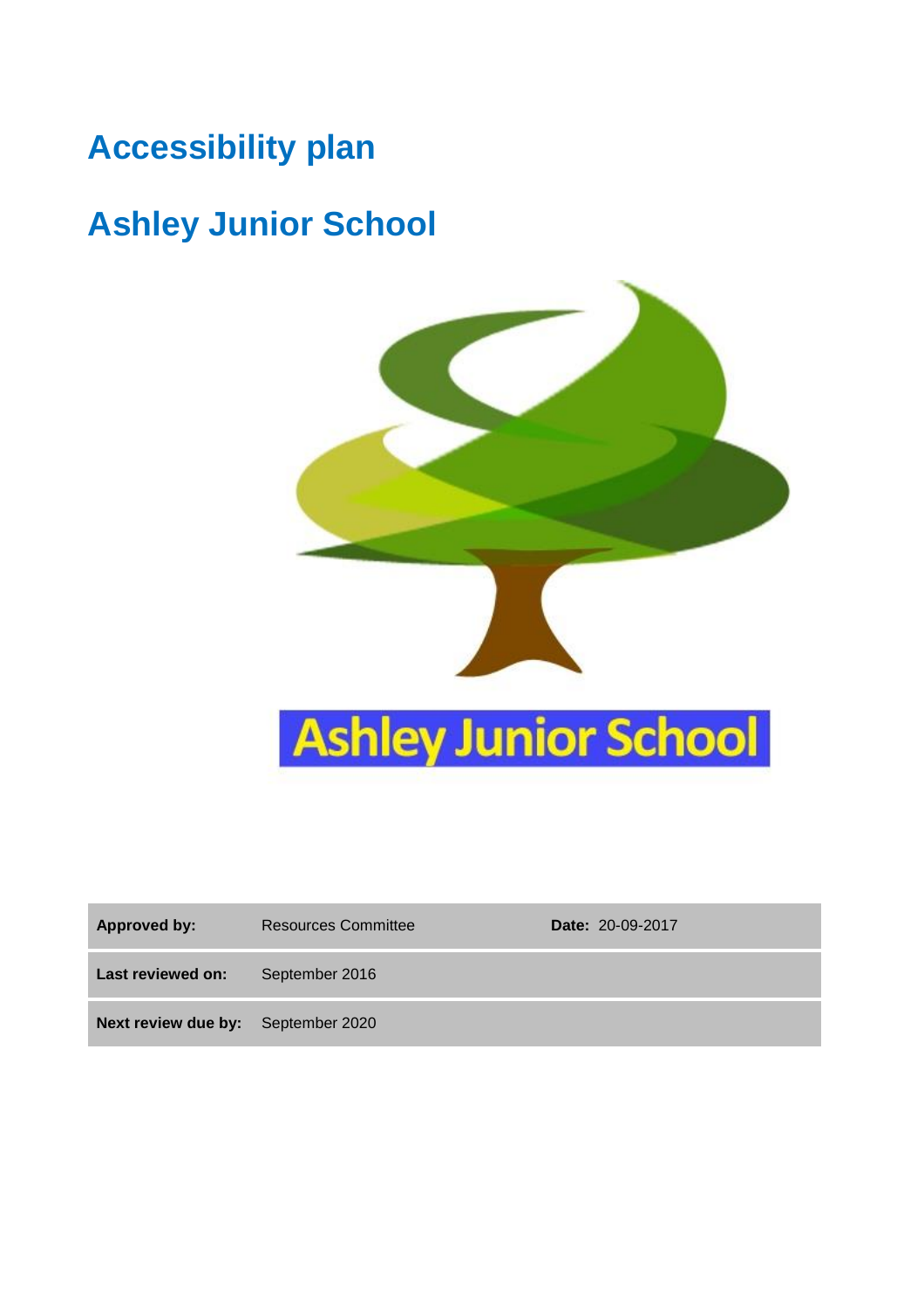#### **Contents**

#### **1. Aims**

Schools are required under the Equality Act 2010 to have an accessibility plan. The purpose of the plan is to:

**…………………………………………………………………………………………………………………………….**

- Increase the extent to which disabled pupils can participate in the curriculum
- Improve the physical environment of the school to enable disabled pupils to take better advantage of education, benefits, facilities and services provided
- Improve the availability of accessible information to disabled pupils

Our school aims to treat all its pupils fairly and with respect. This involves providing access and opportunities for all pupils without discrimination of any kind.

Our core values are:

- Aspiration
- Resilience
- Respect
- Responsibility

These values underpin the work of the school and apply to all pupils.

The plan will be made available online on the school website, and paper copies are available upon request.

Our school is also committed to ensuring staff are trained in equality issues with reference to the Equality Act 2010, including understanding disability issues.

The school supports any available partnerships to develop and implement the plan. Through our Service Level Agreement with Hampshire Property Services we have access to expert advice and support.

Our school's complaints procedure covers the accessibility plan. If you have any concerns relating to accessibility in school, this procedure sets out the process for raising these concerns.

#### **2. Legislation and guidance**

This document meets the requirements of [schedule 10 of the Equality Act 2010](http://www.legislation.gov.uk/ukpga/2010/15/schedule/10) and the Department for Education (DfE) [guidance for schools on the Equality Act 2010.](https://www.gov.uk/government/publications/equality-act-2010-advice-for-schools)

The Equality Act 2010 defines an individual as disabled if he or she has a physical or mental impairment that has a 'substantial' and 'long-term' adverse effect on his or her ability to undertake normal day to day activities.

Under the [Special Educational Needs and Disability \(SEND\) Code of Practice,](https://www.gov.uk/government/publications/send-code-of-practice-0-to-25) 'long-term' is defined as 'a year or more' and 'substantial' is defined as 'more than minor or trivial'. The definition includes sensory impairments such as those affecting sight or hearing, and long-term health conditions such as asthma, diabetes, epilepsy and cancer.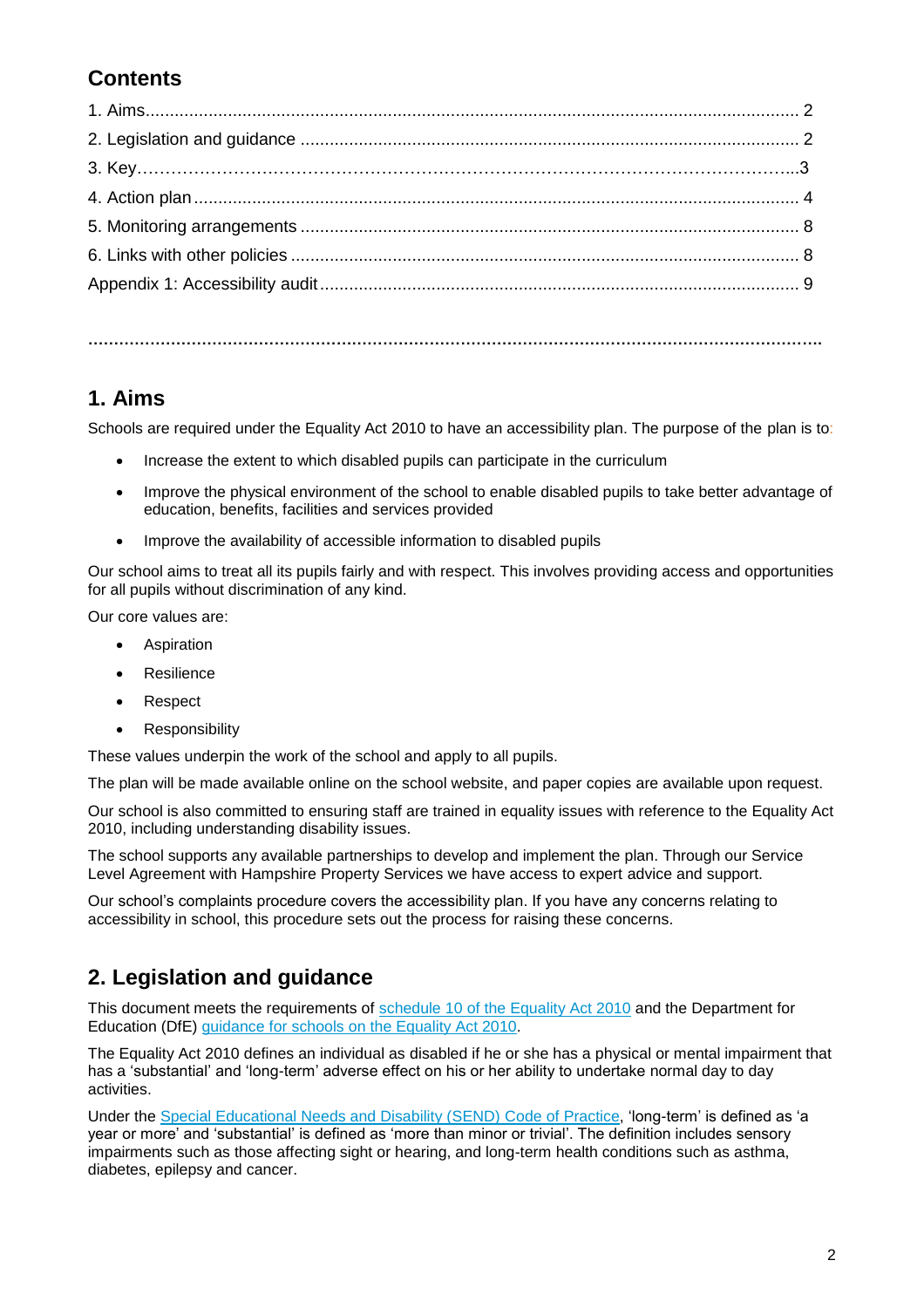Schools are required to make 'reasonable adjustments' for pupils with disabilities under the Equality Act 2010, to alleviate any substantial disadvantage that a disabled pupil faces in comparison with non-disabled pupils. This can include, for example, the provision of an auxiliary aid or adjustments to premises.

#### **Key**

| <b>SLT</b> | <b>Senior Leadership Team</b>                                  |
|------------|----------------------------------------------------------------|
| <b>EW</b>  | <b>Elizabeth Ward (Chair of</b><br>Governors)                  |
| <b>SW</b>  | <b>Sandy Williams (SENCO/Inclusion</b><br>Leader)              |
| LН         | <b>Lorraine Henville (Deputy</b><br><b>Head/Pupil Welfare)</b> |
| SJ         | Sophie Jefferies (LSA leading<br>interventions)                |
| <b>IR</b>  | Ian Rix (Headteacher)                                          |
| <b>JC</b>  | <b>Jason Covey (Site Manager)</b>                              |
| <b>CM</b>  | <b>Chloe Moore (Administrative</b><br>Officer)                 |
| <b>PC</b>  | <b>Paul Cousins (IT Manager)</b>                               |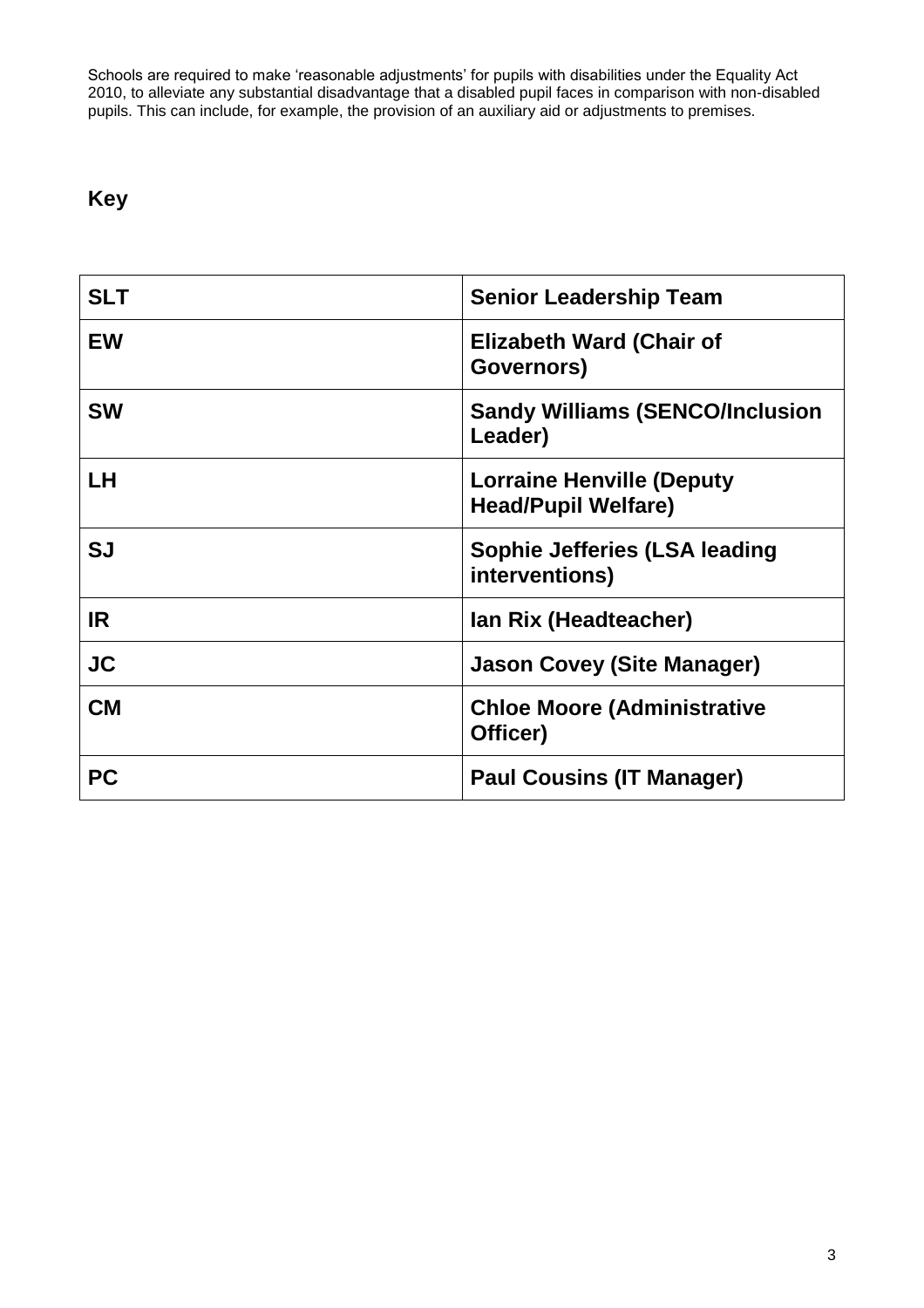### **3. Action plan**

This action plan sets out the aims of our accessibility plan in accordance with the Equality Act 2010.

| Aim                                                                          | <b>Current good practice</b>                                                                                                                                                                                                                                                                                                                                                                                                               | <b>Objectives</b>                                                                                                                                                                                   | <b>Actions to be taken</b>                                                                                                                                                                                                                                                                                    | Person<br>responsible              | Date to complete<br>actions by                                        | <b>Success criteria</b>                                                                                                                                                     |
|------------------------------------------------------------------------------|--------------------------------------------------------------------------------------------------------------------------------------------------------------------------------------------------------------------------------------------------------------------------------------------------------------------------------------------------------------------------------------------------------------------------------------------|-----------------------------------------------------------------------------------------------------------------------------------------------------------------------------------------------------|---------------------------------------------------------------------------------------------------------------------------------------------------------------------------------------------------------------------------------------------------------------------------------------------------------------|------------------------------------|-----------------------------------------------------------------------|-----------------------------------------------------------------------------------------------------------------------------------------------------------------------------|
|                                                                              |                                                                                                                                                                                                                                                                                                                                                                                                                                            |                                                                                                                                                                                                     |                                                                                                                                                                                                                                                                                                               |                                    |                                                                       |                                                                                                                                                                             |
| Increase access to<br>the curriculum for<br>pupils with a<br>disability      | Our school offers a differentiated<br>curriculum for all pupils.<br>We use resources tailored to the<br>needs of pupils who require<br>support to access the curriculum.<br>Curriculum resources include<br>examples of people with<br>disabilities.<br>Curriculum progress is tracked for<br>all pupils, including those with a<br>disability.<br>Targets are set effectively and are<br>appropriate for pupils with<br>additional needs. | $\mathbf{1}$ .<br>Pupil voice represents<br>all pupils - including the<br>most vulnerable<br>2.                                                                                                     | 1.<br>Ensure the profile of<br>$\bullet$<br>representatives in<br><b>Pupil Groups reflects</b><br>the school.<br>Provide coaching and<br>modelling for pupils to<br>ensure they can<br>confidently evaluate,<br>reflect and articulate<br>their thinking and<br>ideas to improve their<br>own learning.<br>2. | <b>LH</b><br><b>SLT</b>            | Sept. 2017<br>March 2018                                              | <b>Pupil Voice is a</b><br>strength in the<br>school.<br><b>Pupil questionnaire</b><br>indicates that 95%+:<br>know how<br>well they are<br>doing<br>feel safe in<br>school |
| The curriculum is reviewed to<br>ensure it meets the needs of all<br>pupils. | The school is a SLCN<br>friendly environment                                                                                                                                                                                                                                                                                                                                                                                               | Use Language Link to<br>$\bullet$<br>assess the speech<br>pupils.<br>Use diagnostic<br>$\bullet$<br>assessments to<br>determine appropriate<br>interventions<br>A checklist to support<br>$\bullet$ | SJ<br>and language needs of<br><b>SW</b><br>SW<br>reflection and highlight                                                                                                                                                                                                                                    | Oct 2017<br>March 2018<br>Jan 2019 | All pupils are making<br>good progress from<br>their starting points. |                                                                                                                                                                             |
|                                                                              |                                                                                                                                                                                                                                                                                                                                                                                                                                            |                                                                                                                                                                                                     | expectations of SLCN<br>friendly environments                                                                                                                                                                                                                                                                 | <b>SLT</b>                         |                                                                       |                                                                                                                                                                             |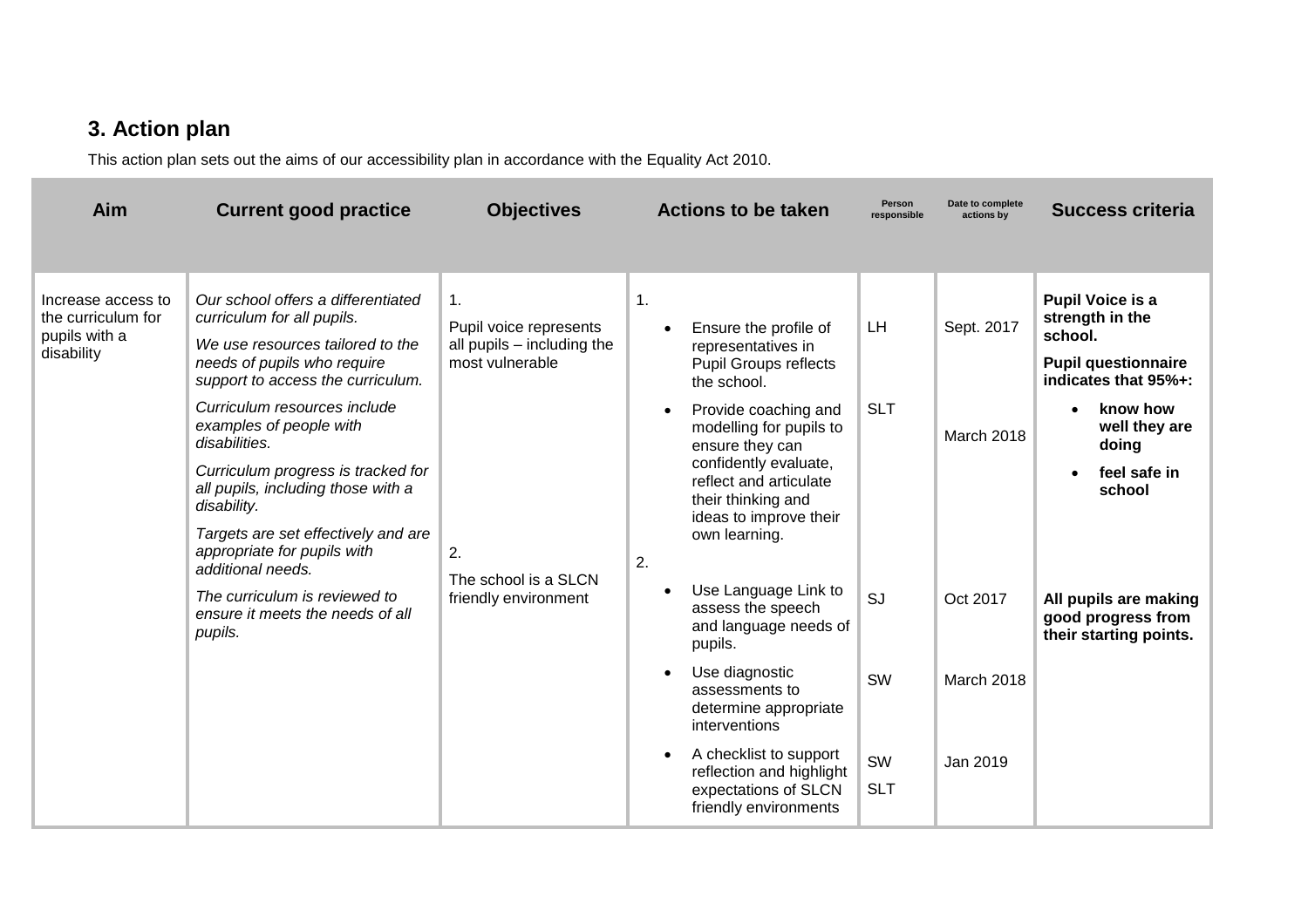|                                                                  |                                                                                                                                                                                                                                                                                                | 3.<br>All pupils have<br>opportunities for<br>relevant challenge and<br>higher order thinking.                                                                           | 3.                   | is adopted, utilised<br>and effective.<br>Teachers use<br>assessment effectively<br>to plan opportunities<br>for pupils to benefit<br>from guided teaching,<br>practice and<br>application of skills<br>and knowledge.<br>Using Bloom's<br>Taxonomy staff extend<br>children's thinking and<br>promote higher order<br>cognition. | <b>SLT</b><br><b>SLT</b>    | <b>June 2018</b>                    | <b>Teaching is good</b><br>overall leading to<br>good pupil progress<br>and attainment.<br><b>Increased numbers</b><br>of pupils are meeting<br>greater depth. |
|------------------------------------------------------------------|------------------------------------------------------------------------------------------------------------------------------------------------------------------------------------------------------------------------------------------------------------------------------------------------|--------------------------------------------------------------------------------------------------------------------------------------------------------------------------|----------------------|-----------------------------------------------------------------------------------------------------------------------------------------------------------------------------------------------------------------------------------------------------------------------------------------------------------------------------------|-----------------------------|-------------------------------------|----------------------------------------------------------------------------------------------------------------------------------------------------------------|
| Improve and<br>maintain access to<br>the physical<br>environment | The environment is adapted to the<br>needs of pupils and<br>parents/carers/visitors as<br>required.<br>This includes:<br>Ramps<br>Corridor width<br>Disabled parking bays<br>Disabled toilets and<br>changing facilities<br>Library shelves at<br>$\bullet$<br>wheelchair-accessible<br>height | 1.<br>Ensure the landscape<br>and school site is fully<br>utilized and accessible<br>for all aspects of<br>learning.<br>2.<br>Further improve access<br>for stakeholders | $\mathbf{1}$ .<br>2. | Landscape Project<br>with Hampshire<br>Landscape team. 3 x<br>workshops leading to<br>a short, medium and<br>long term plan to<br>develop the site.<br>Use a range of<br>stakeholder groups to<br>collect data on areas<br>of strength and<br>weakness on the site.<br>Improve the visual<br>contrast of door                     | IR<br>EW<br>EW<br><b>JC</b> | Dec 2017<br>Sept 2018<br>Sept. 2020 | The site is:<br>fit for<br>purpose<br><b>Utilised by</b><br>the<br>community<br><b>Accessible</b>                                                              |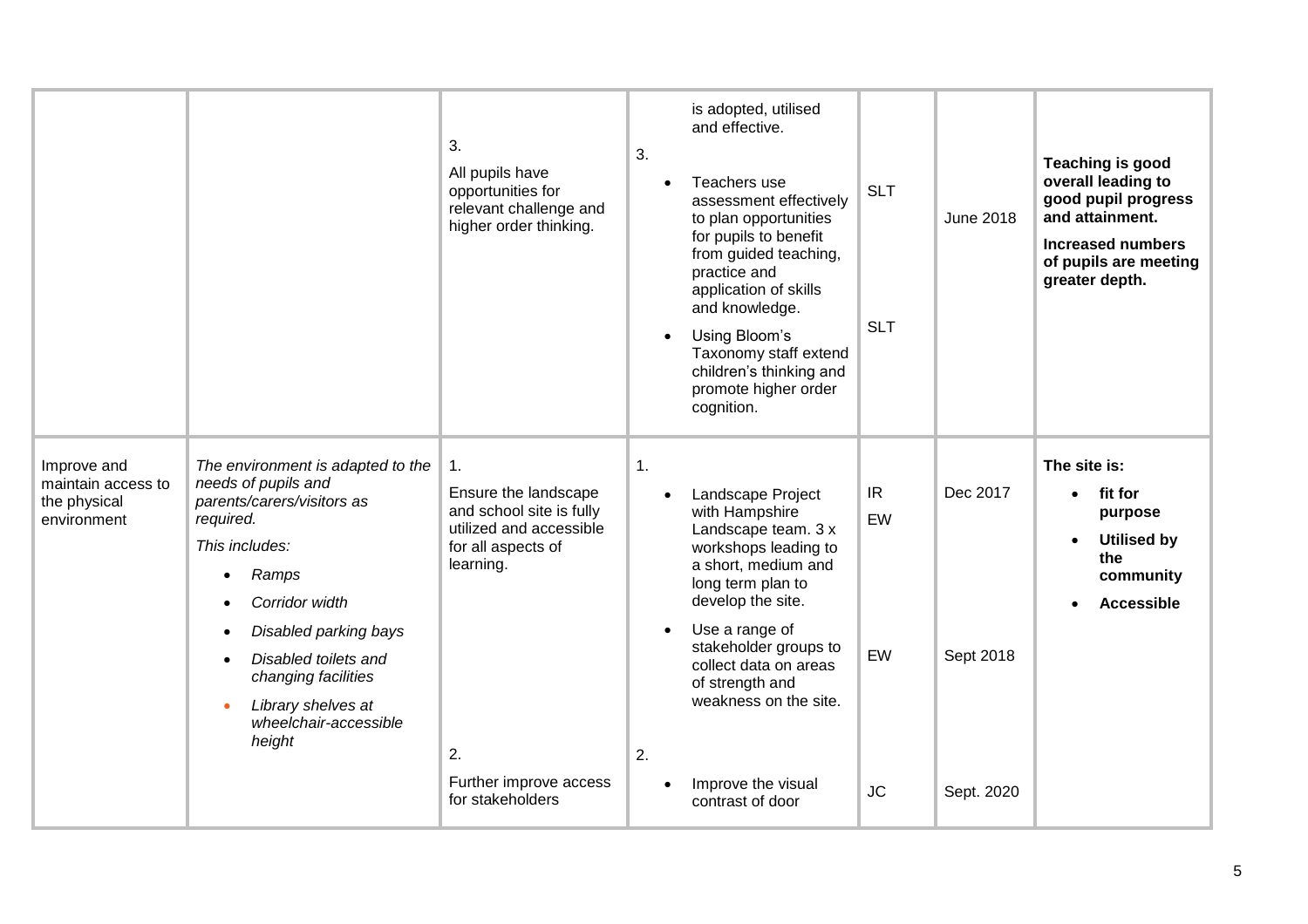|                                                                             |                                                                                                               |                                                                        |                | frames so they are a<br>different colour to the<br>walls.<br>Replace door knobs<br>where appropriate for<br>lever handles. | $\sf JC$   | Sept 2019                    |                                                        |
|-----------------------------------------------------------------------------|---------------------------------------------------------------------------------------------------------------|------------------------------------------------------------------------|----------------|----------------------------------------------------------------------------------------------------------------------------|------------|------------------------------|--------------------------------------------------------|
|                                                                             |                                                                                                               |                                                                        |                | Check that parents are<br>able to access the<br>information and see if<br>they need alternative<br>arrangements:           | <b>CM</b>  | Sept 2018                    |                                                        |
|                                                                             |                                                                                                               |                                                                        |                | $\circ$ Font size                                                                                                          |            |                              |                                                        |
|                                                                             |                                                                                                               |                                                                        |                | Induction loop<br>$\circ$<br>List access information                                                                       |            |                              |                                                        |
|                                                                             |                                                                                                               |                                                                        |                | on the website so<br>parents and visitors,<br>are aware of the<br>facilities available.                                    | JC/PC      | Nov 17                       |                                                        |
| Improve the<br>delivery of<br>information to<br>pupils with a<br>disability | Our school uses a range of<br>communication methods to<br>ensure information is accessible.<br>This includes: | 1.<br>Ensure all access<br>arrangements are<br>consistently applied in | $\mathbf{1}$ . | SENCO to monitor the<br>access arrangements<br>in classes and provide                                                      | SW         | <b>July 2018</b>             | The school is<br>compliant regarding<br>accessibility. |
|                                                                             | Internal signage                                                                                              | all classes.                                                           |                | feedback and training.                                                                                                     |            |                              | <b>Stakeholders</b><br>confidently access              |
|                                                                             | Large print resources<br>Pictorial or symbolic<br>$\bullet$                                                   | 2.                                                                     | 2.             |                                                                                                                            |            |                              | information from the<br>school.                        |
|                                                                             | representations                                                                                               | Ensure all staff are<br>trained in the use of<br>access arrangements:  | $\bullet$      | All relevant staff<br>participate in Hearing<br>Impairment training.                                                       | <b>SLT</b> | Oct 2017<br>(and<br>ongoing) | All pupils are making                                  |
|                                                                             |                                                                                                               | Visuals<br>Clicker<br>Hearing                                          |                | Staff are trained in use<br>of IT to support pupils:<br>Clicker<br>$\circ$                                                 |            |                              | good progress.                                         |
|                                                                             |                                                                                                               |                                                                        |                |                                                                                                                            |            |                              |                                                        |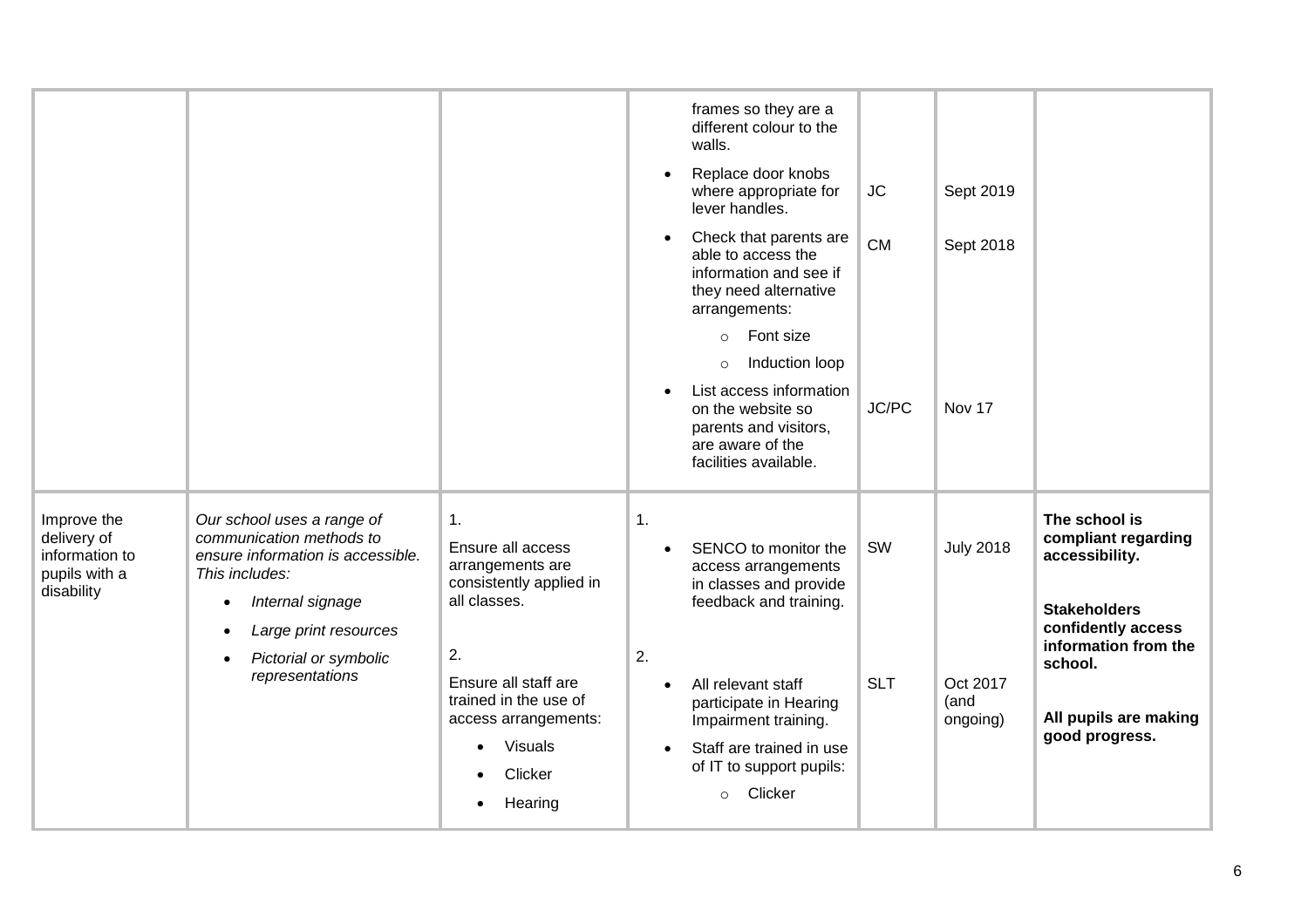| Impairment                                       | o Symwriter<br>Voice<br>$\circ$<br>recorders<br>SENCO provides<br>regular training for<br>LSAs and teachers in<br>a range of<br>communication<br>methods.             | SW       | <b>July 2018</b> |  |
|--------------------------------------------------|-----------------------------------------------------------------------------------------------------------------------------------------------------------------------|----------|------------------|--|
| 3.<br>Review signage to<br>ensure accessibility. | 3.<br>Ensure that internal<br>signage:<br>Is in sentence<br>$\circ$<br>case and not<br>capitals.<br>Uses pictures<br>$\circ$<br>where<br>possible and<br>appropriate. | $\sf JC$ | <b>July 2019</b> |  |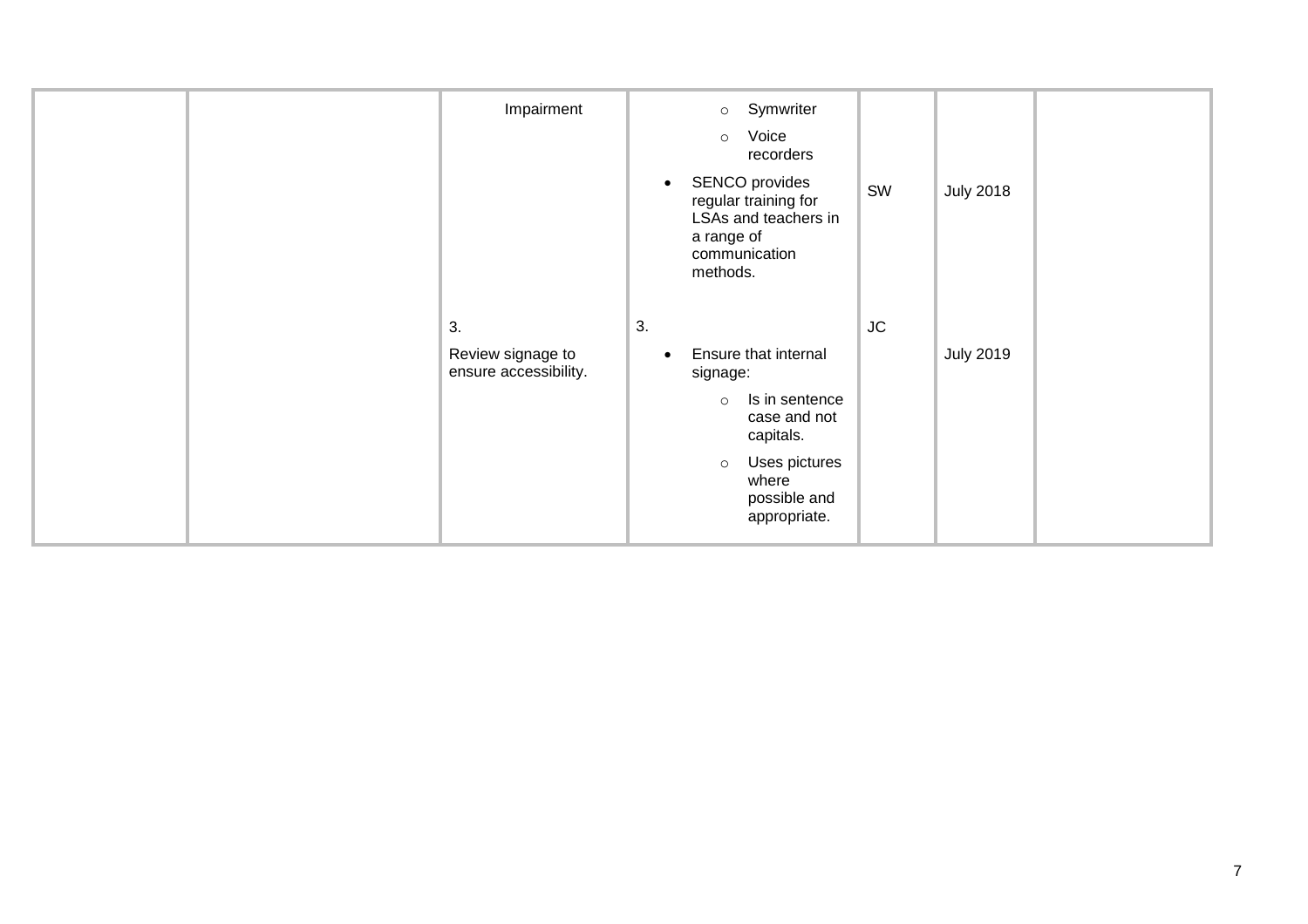#### **4. Monitoring arrangements**

This document will be reviewed every **3** years, but may be reviewed and updated more frequently if necessary.

It will be approved by the Resources Committee and Full Governing Body

#### **5. Links with other policies**

This accessibility plan is linked to the following policies and documents:

- Risk assessment policy
- Health and safety policy
- Equality information and objectives (public sector equality duty) statement for publication
- Special educational needs (SEN) information report
- Supporting pupils with medical conditions policy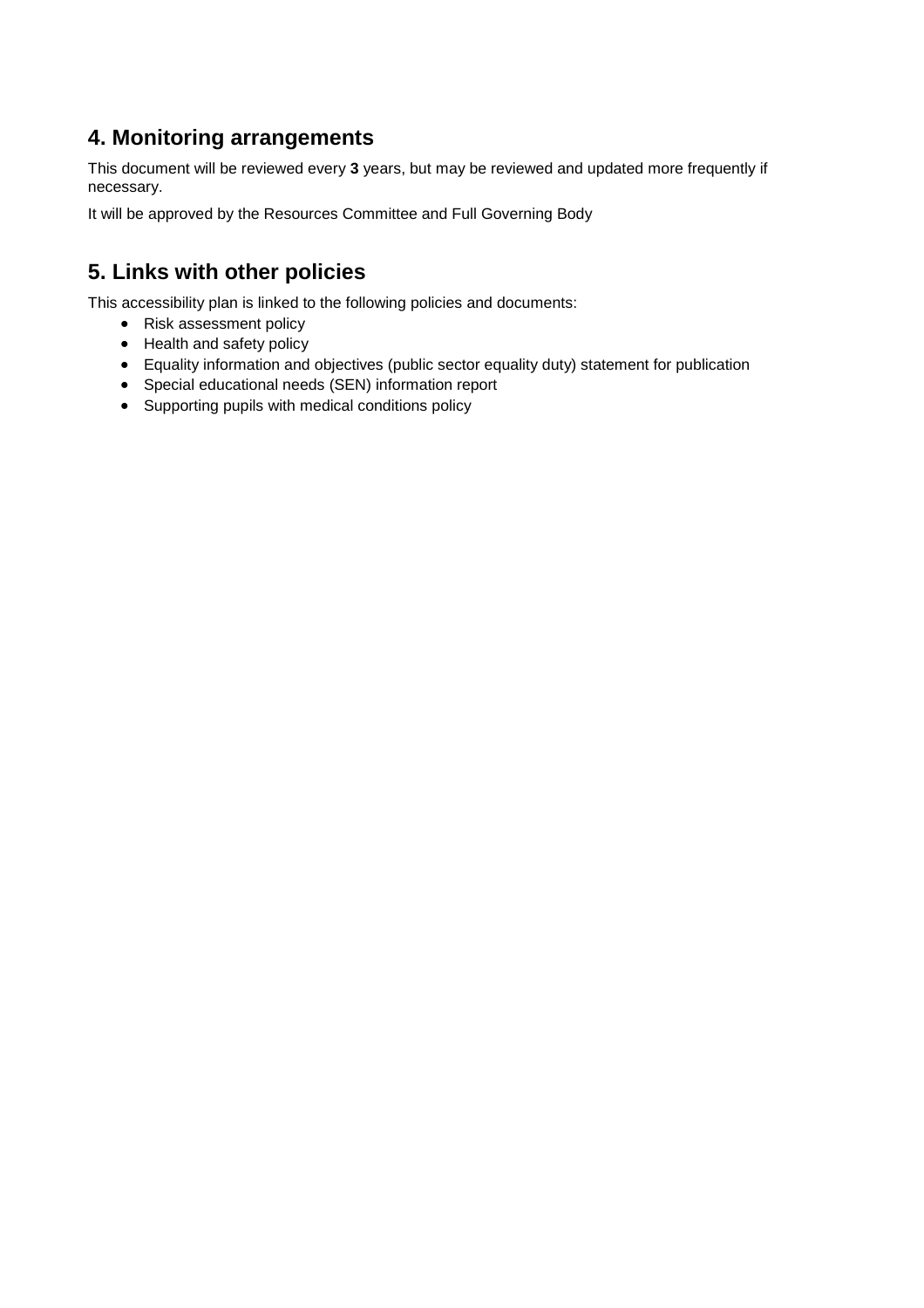### **Appendix 1: Accessibility audit**

| <b>Feature</b>    | <b>Description</b>                                                                                                                                    | <b>Actions to be taken</b>                                                                                                                                                                      | <b>Person</b><br>responsible | Date to<br>complete<br>actions by                                                                                         |
|-------------------|-------------------------------------------------------------------------------------------------------------------------------------------------------|-------------------------------------------------------------------------------------------------------------------------------------------------------------------------------------------------|------------------------------|---------------------------------------------------------------------------------------------------------------------------|
| Number of storeys | 2 storeys. Traditionally, Upper<br>School have used the upper<br>storey classrooms.                                                                   | Ensure all pupils are able to access classrooms via<br>$\bullet$<br>the stairs.<br>Where appropriate, complete Risk Assessments<br>$\bullet$<br>for vulnerable pupils.                          | <b>JC</b>                    | June annually                                                                                                             |
| Corridor access   | Corridors are wide with fire doors<br>that are self-closing. Obstructions<br>are removed.                                                             | Site Manager completes termly site inspection.<br>$\bullet$<br>Hampshire Property Services site inspection<br>$\bullet$<br>annually.                                                            | JC/IR                        | Termly annually<br><b>Oct Annually</b>                                                                                    |
| Parking bays      | 2 x disabled parking bays.<br>Parking is an issue in the school<br>sometimes leading to staff/visitors<br>using the disabled bays<br>inappropriately. | Regular reminders in staff meetings/newsletters<br>$\bullet$<br>Landscape Project to analyse all areas of the<br>$\bullet$<br>school and consult with stakeholders on needs and<br>preferences. | <b>CM</b><br>IR.             | $\frac{1}{2}$ termly<br>Workshops<br>Nov/Dec 2017<br>Priorities set for<br>short, medium,<br>long term plan<br>April 2018 |
| Entrances         | Ramp access available at main<br>entrance and playground<br>entrance.<br>Push button opening of main and<br>internal door.                            | Meet with Hampshire accessibility team to ensure<br>compliance.                                                                                                                                 | IR/JC                        | <b>July 2018</b>                                                                                                          |